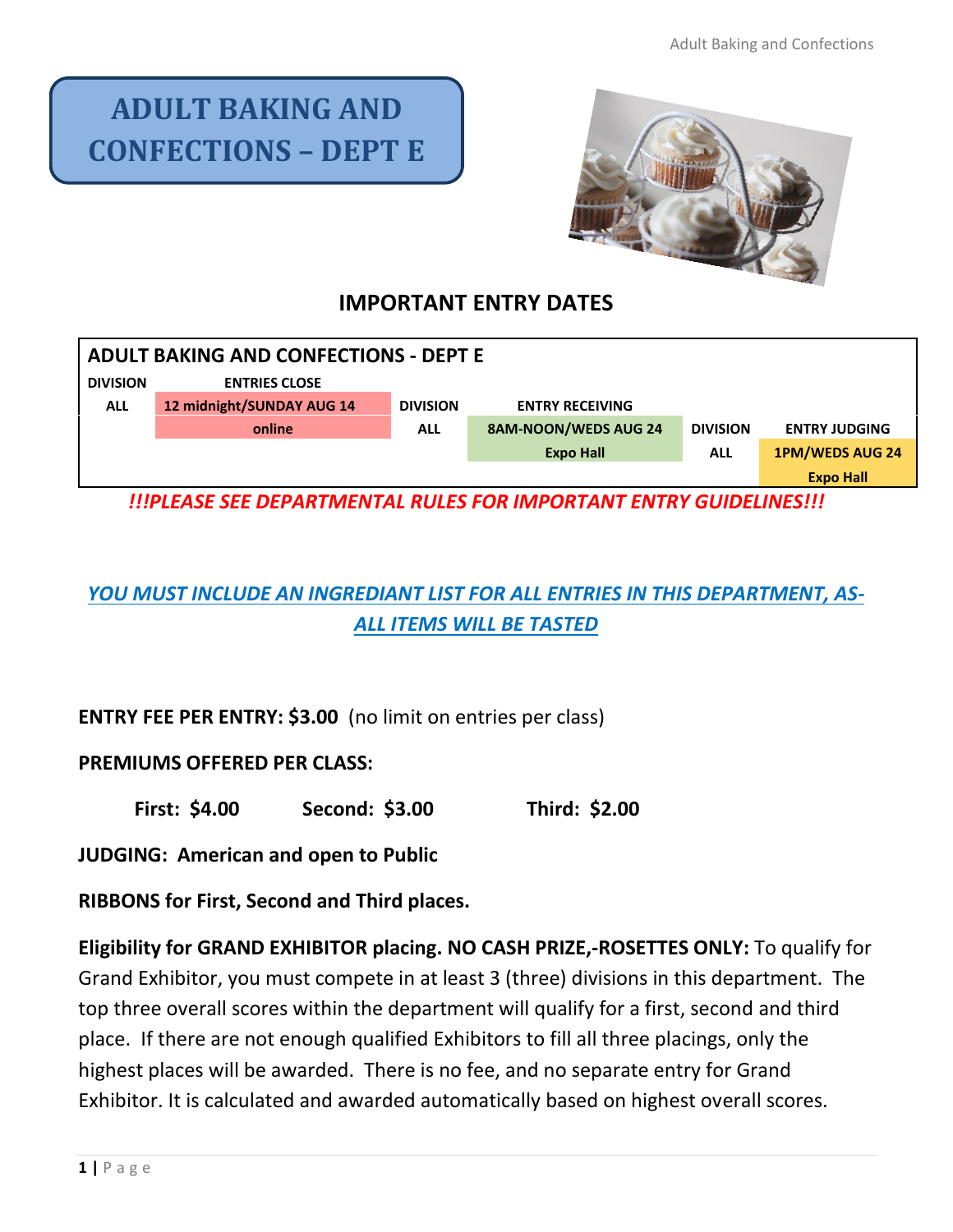**DIVISION 375** – **YEAST BREADS/QUICK BREADS** - 1/2 loaf plus one slice, unless otherwise specified. No mini loaves.

### **CLASS:**

- 1. Any quick bread, no yeast, specify
- 2. Any bread, yeast, specify

## **DIVISION 376** – **BISCUITS & ROLLS** – 3 rolls, muffins or biscuits plus one

#### **CLASS:**

- 1. Baking Powder Biscuits
- 2. Muffins, any, specify
- 3. Sweet rolls, any, specify
- 4. Yeast rolls, any, specify
- 5. Any other, specify

# **DIVISION 378** – **CAKES** (1/2 cake plus one slice)

#### **CLASS:**

1. Any cake, specify

# **DIVISION 379** – **COOKIES** (Four cookies, 3 display, one tasting)

#### **CLASS:**

- 1. Bar, any, specify
- 2. Brownies, any, specify
- 3. Cookies, any, specify





# **DIVISION 380 - PIES AND PASTRIES** - One (1) whole pie, maximum 9"/ 2 pastries

#### CLASS:

1. Any pie or pastry, specify

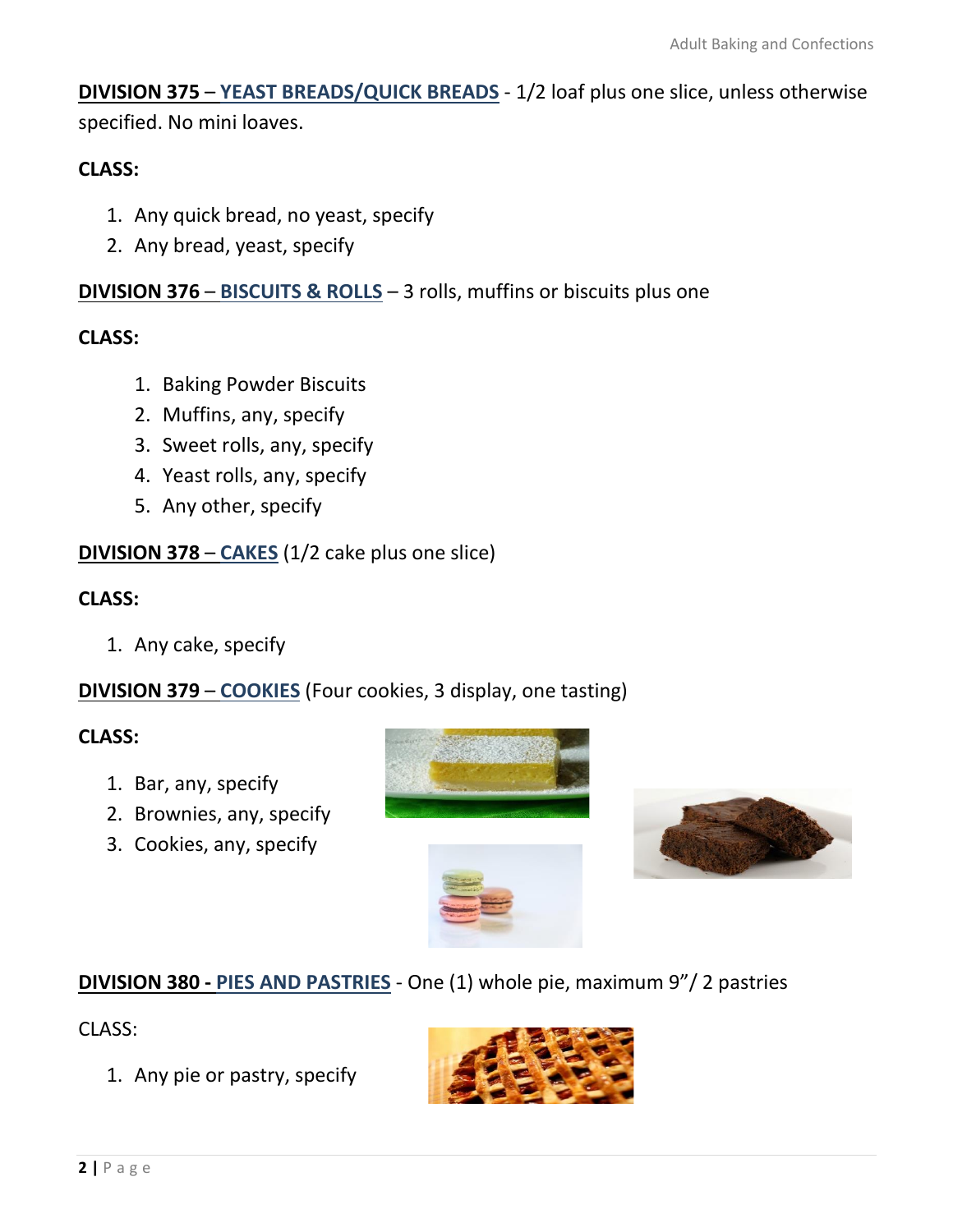# **DIVISION 381** – **CONFECTIONS** – ½ dozen plus one piece

## **CLASS:**

1. Confection, any, specify

#### **DIVISION 382** – **PREPARED MIX-UPS –** 3 pieces plus one (four total)

Recipe may use a prepared mix as a base, then must be enhanced. All entries must have recipe and box top or label from mix attached at time of delivery.

#### **CLASS:**

- 1. Biscuit mix, Original recipe
- 2. Cookie mix, *Original recipe*

**DIVISION 383** – **DECORATED CAKES AND CONFECTION** – whole cake or 3 pieces of candy or cookies (no tasting piece needed)

#### **CLASS:**

- 1. Candy, molded, decorated
- 2. Cookies, decorated
- 3. Cupcakes, decorated
- 4. Egg, Panoramic (1)
- 5. Holiday/Birthday, any, specify
- 6. Gingerbread house
- 7. Wedding, any, specify
- 8. Any other, specify

# **DIVISION 384 - FAIR RECIPE CONTEST –** 2 ½ dozen brownies

#### **RED VELVET CHEESCAKE SWIRL BROWNIES**

#### **RULES:**

- 1. Exhibitor must follow the recipe provided
- 2. Oven temperatures may vary and baking times can differ from oven to oven, please adjust accordingly
- 3. Only one entry into this contest, per entrant



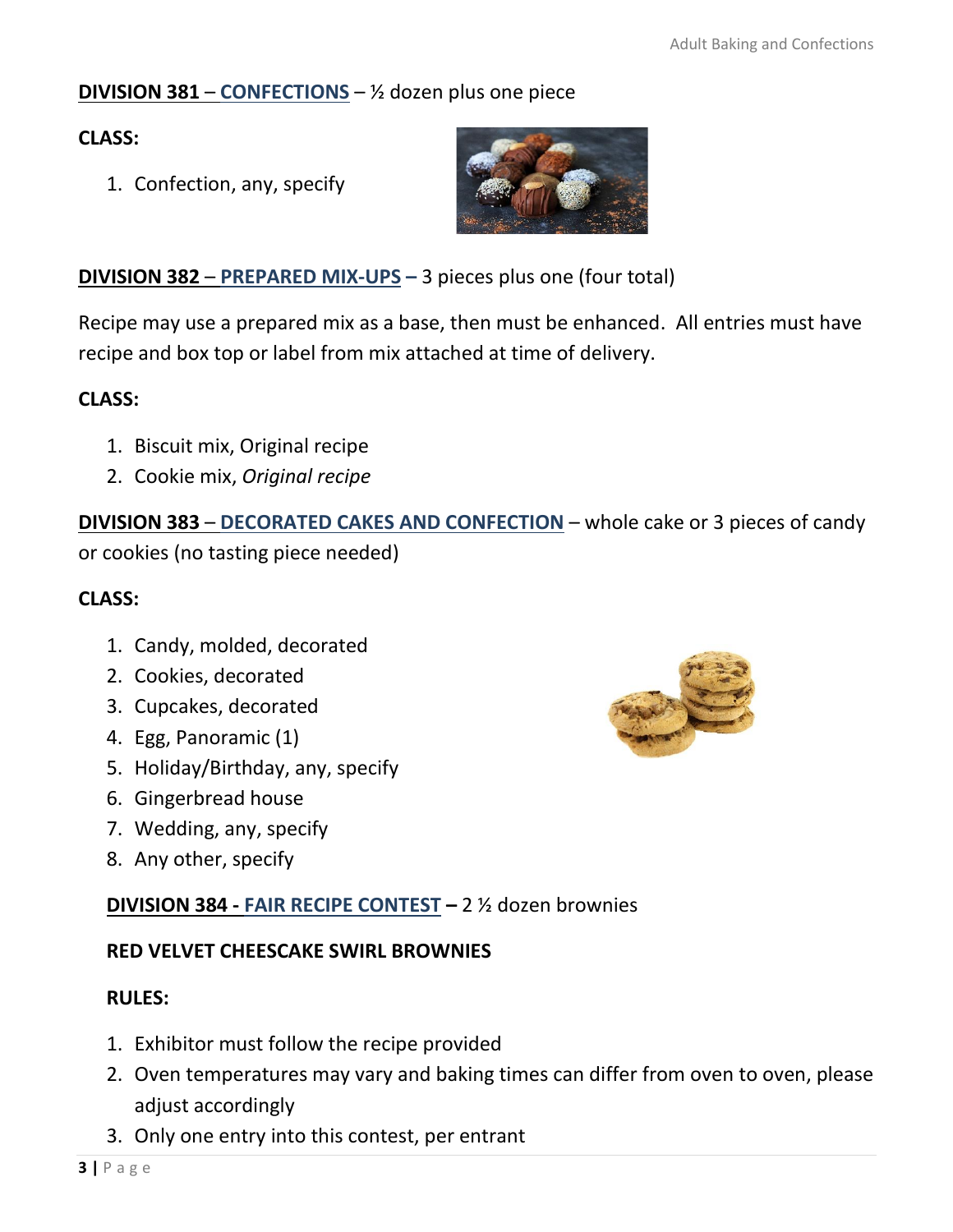#### **CLASS:**

# 1. RED VELVET CHEESECAKE SWIRL BROWNIES: Yield 2 ½ dozen

#### **RECIPE:**

RED VELVET BROWNIES:

- o 2 large eggs
- $\circ$  % cup unsalted butter
- $\circ$  1 cup granulated sugar
- o 2 teaspoons vanilla extract
- o ¼ cup unsweetened cocoa powder
- $\circ$  1/8 teaspoon salt
- o 1 tablespoon liquid red food coloring
- o ¾ teaspoon white vinegar
- $\circ$  % cup all purpose flour

#### CHEESECAKE SWIRL:

- 8 ounces cream cheese, softened
- ¼ granulated sugar
- 1 egg yolk
- ½ teaspoon pure vanilla extract

#### **DIRECTIONS:**

- 1. Preheat oven to 350 degrees F
- 2. **Make the Brownie Layer first**: In a small bowl beat the 2 eggs together. Set aside
- 3. Melt the butter in a large microwave safe bowl in 30 second increments until melted
- 4. Stir in 1 cup sugar, 2 tablespoons vanilla extract, cocoa powder, salt, food coloring and vinegar in that order into the butter
- 5. Whisk in the eggs, then fold in the flour until completely incorporated
- 6. Do not overmix